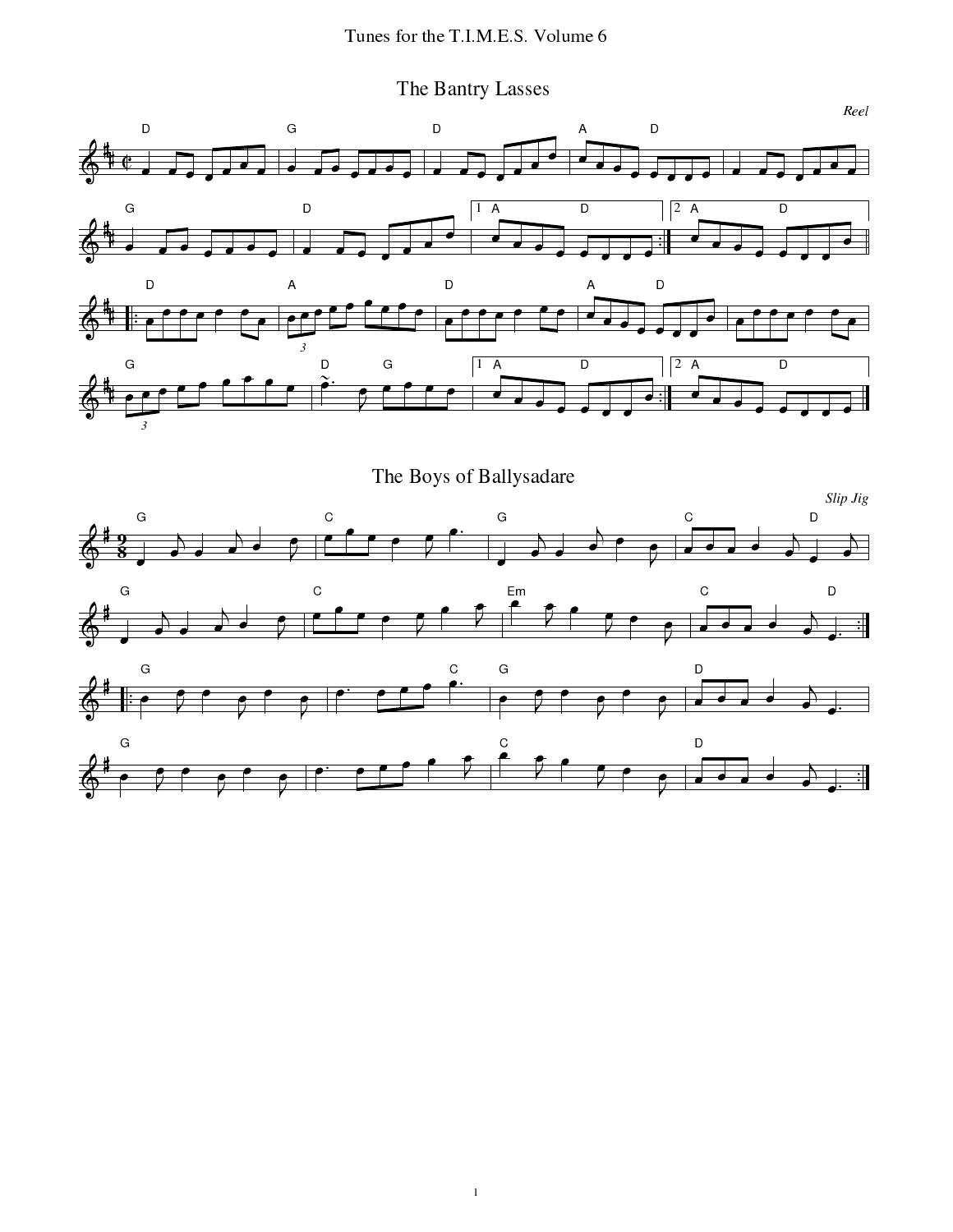The Cordal

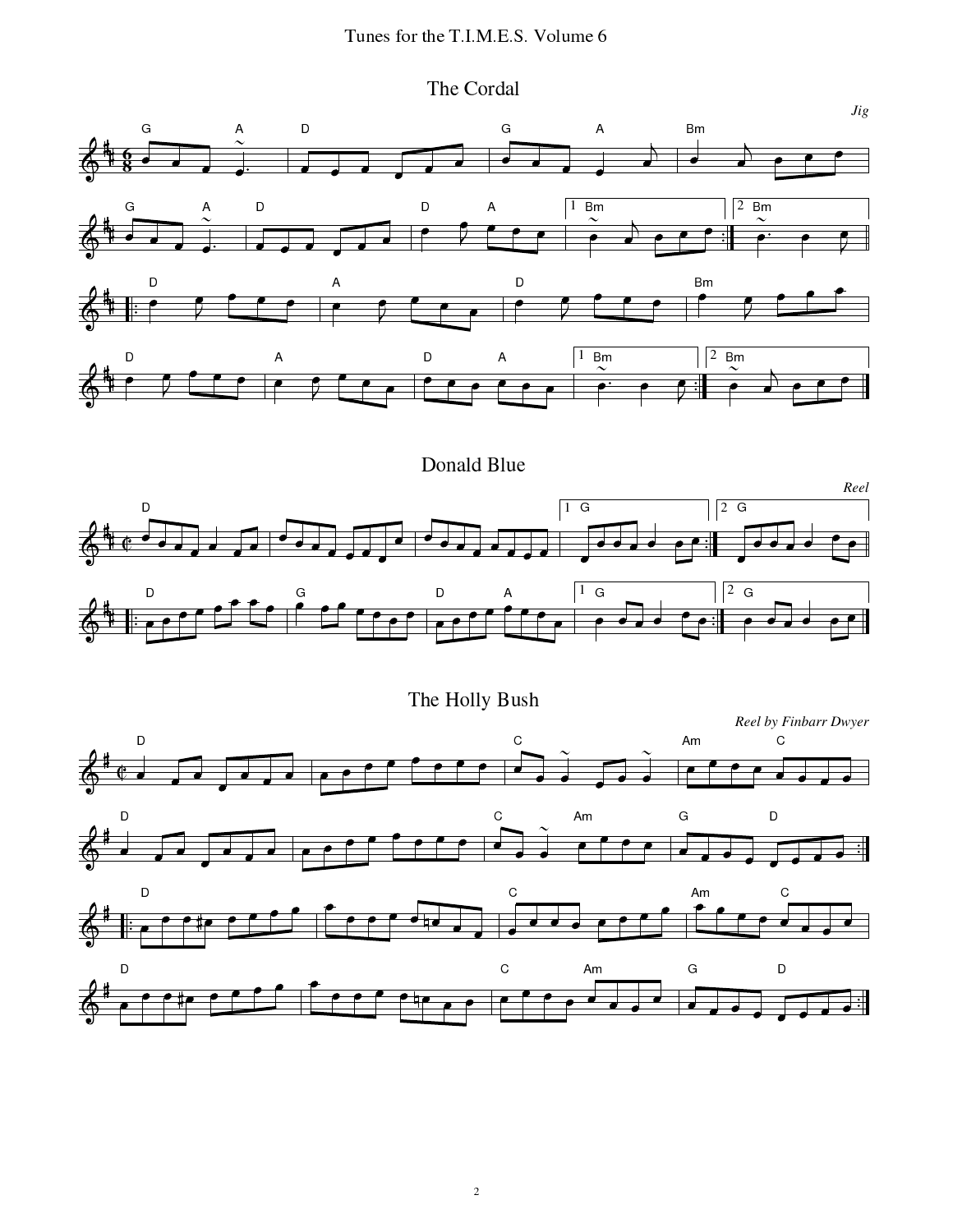The Humours of Trim



John Doherty's Mazurka

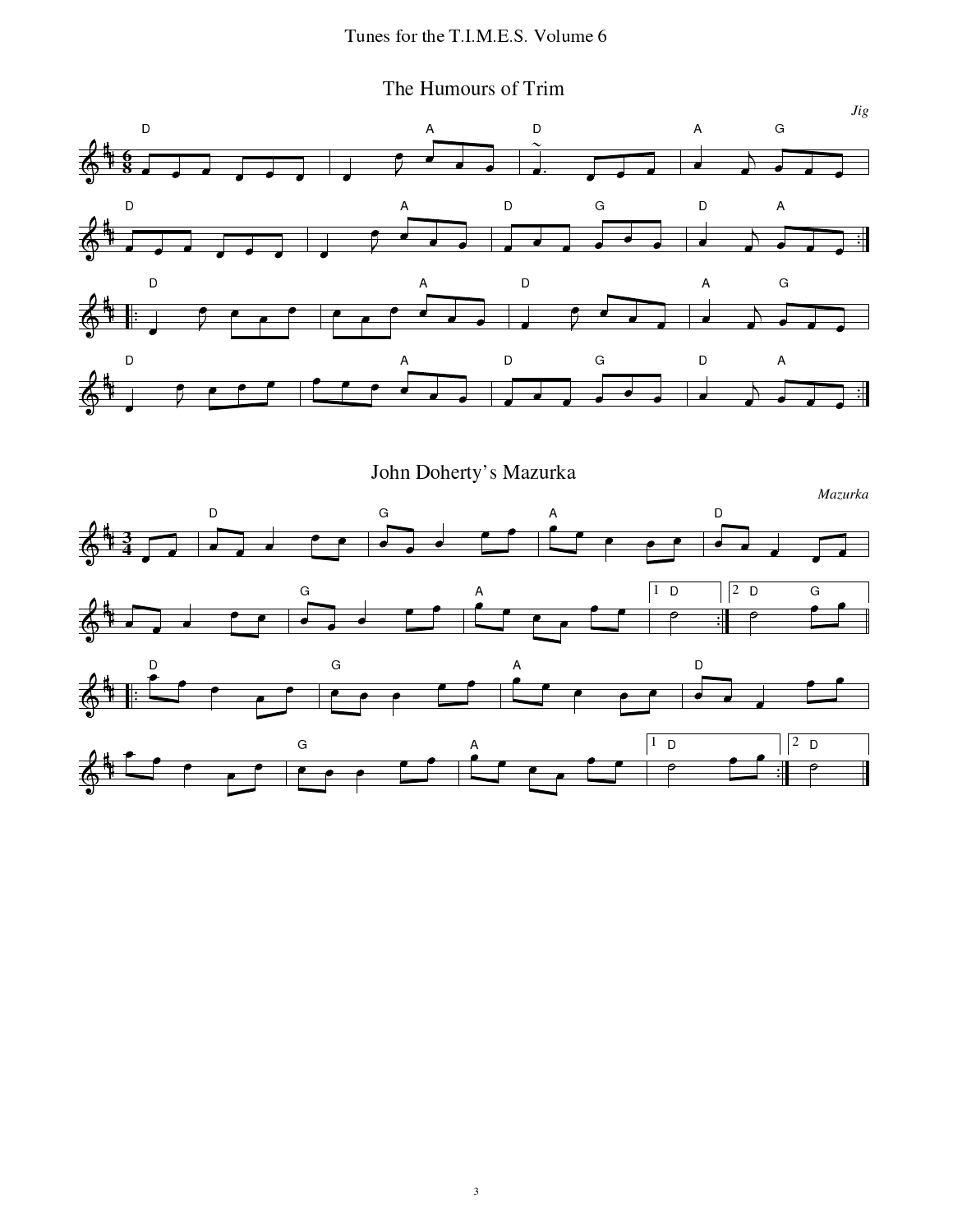The Laurel Tree

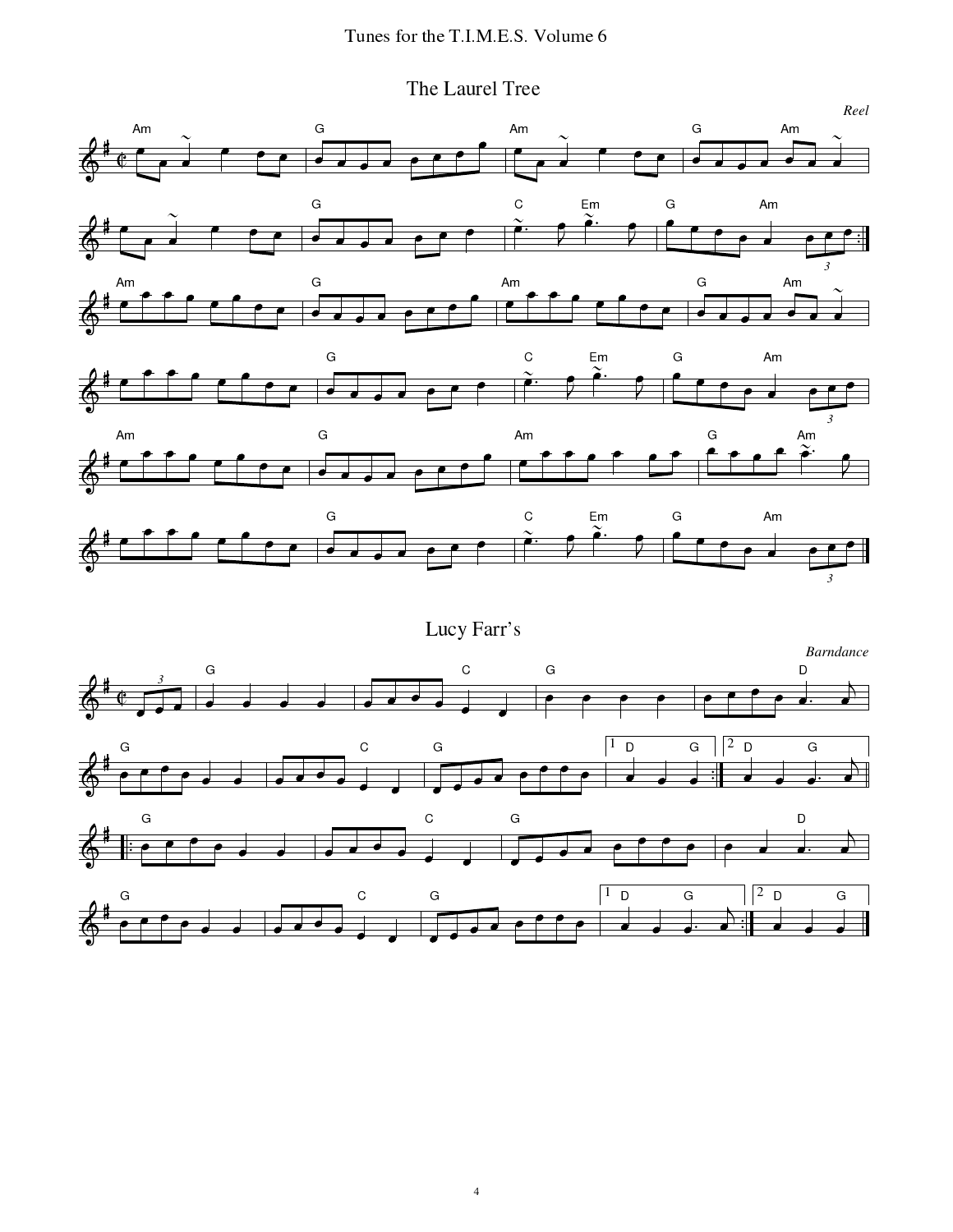The Monaghan Twig



The Mother and Child



The Old Torn Petticoat



Padraig O'Keefe's Favorite

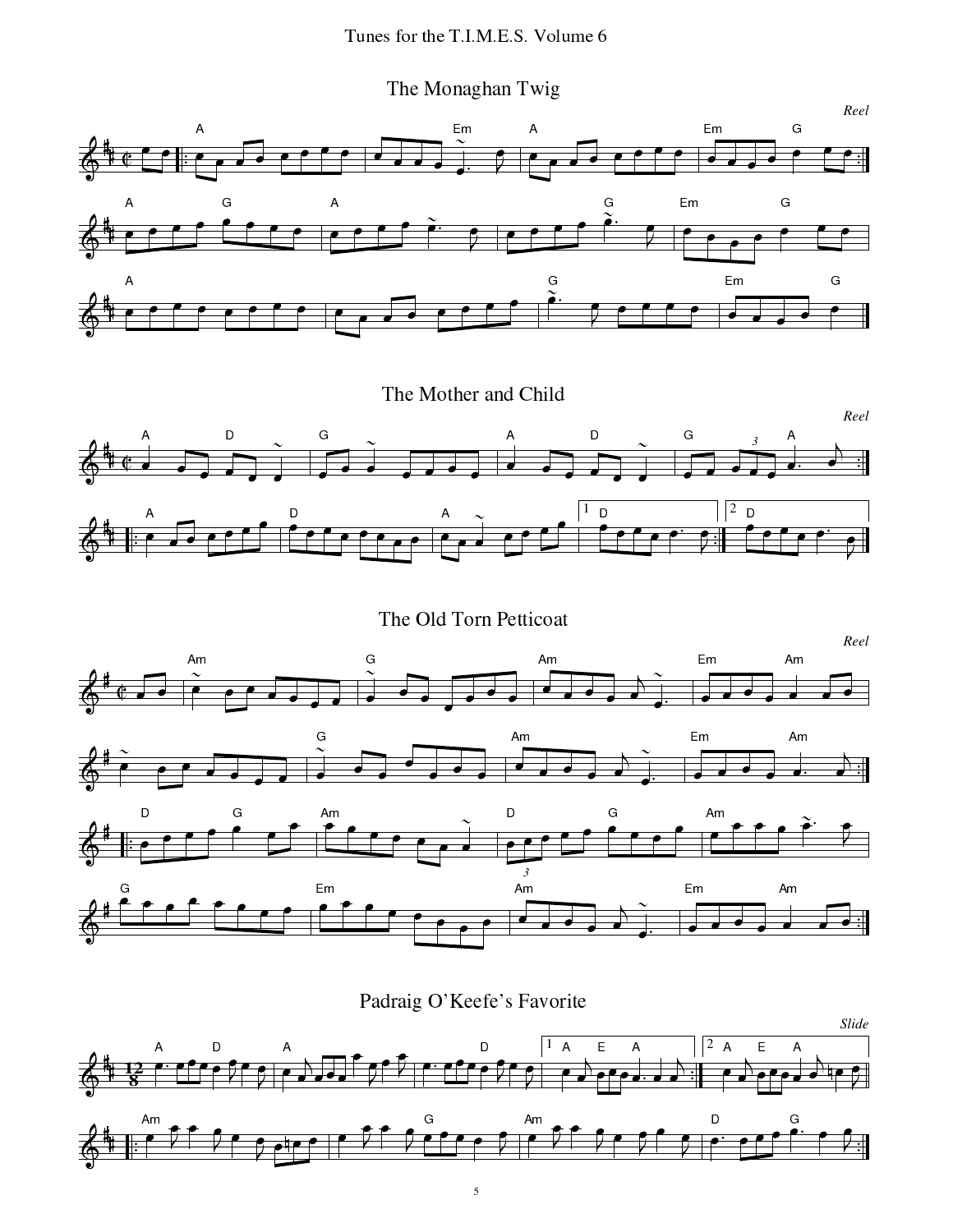





 $\sqrt{6}$